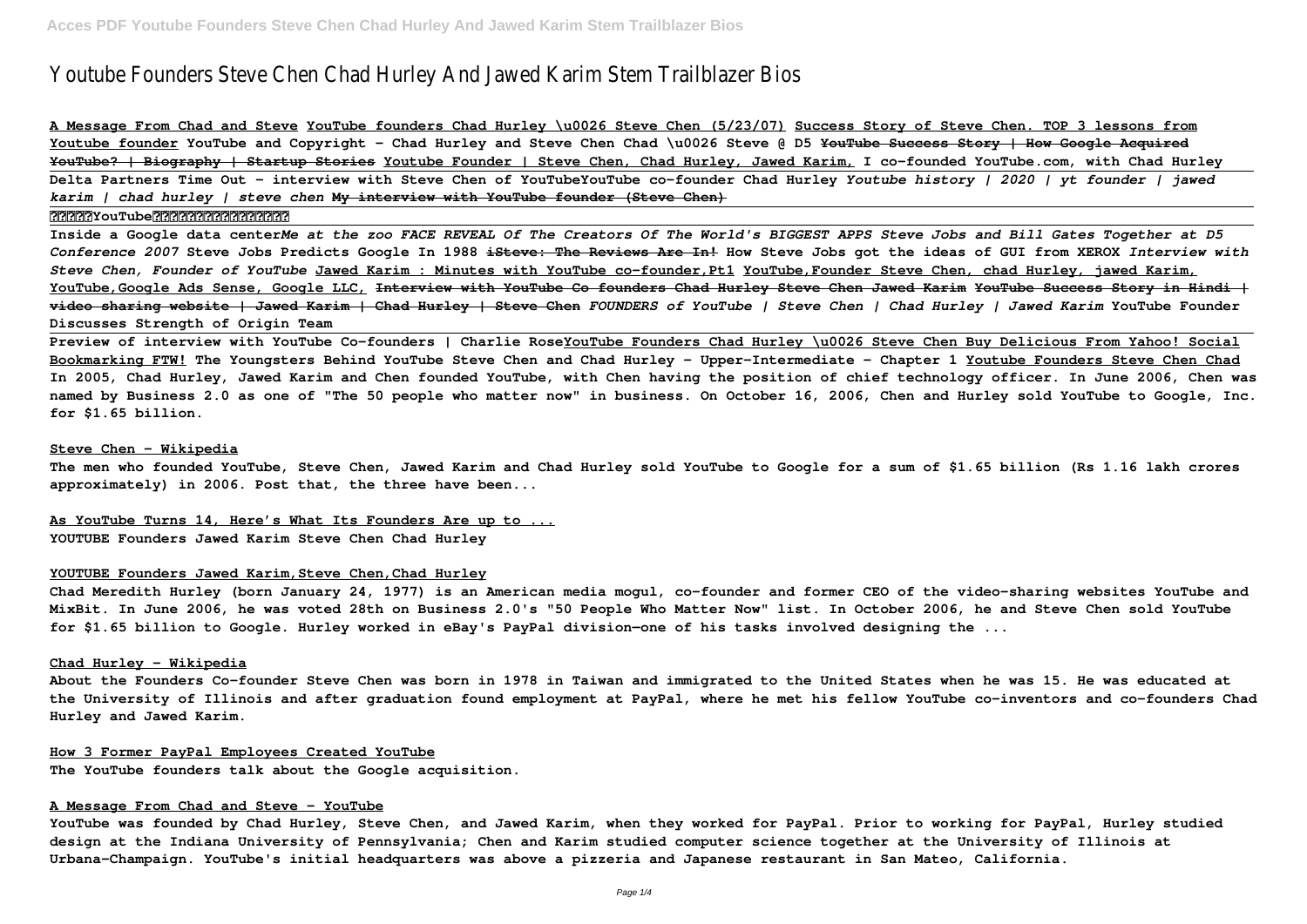## **History of YouTube - Wikipedia**

**Founders of Youtube- Chad Hurley, Steve Chen, and Jawed Karim Timeline created by Heather O'Brien. In Film. Feb 14, 2005. YouTube was Founded YouTube was founded by three paypal employees Chad Hurley, Steve Chen,and Jawed Karim. Chad Hurley orginally studied design at Indiana university of Pennslyvanina. Chen and Karim went to University of Illinois at Urbana-Champaign where they studied ...**

## **Founders of Youtube- Chad Hurley, Steve Chen, and Jawed ...**

**During Karim's time working at PayPal, where he met the fellow YouTube co-founders Steven Chen and Chad Hurley, he had designed many of the core components including its real-time anti-Internet-fraud system. "Me at the zoo", the first video uploaded by Karim on YouTube in April 23, 2005. Personal life. Karim was born on October 28, 1979 in Merseburg, East Germany, to a German mother and ...**

## **Jawed Karim - Wikipedia**

**YouTube co-founders Chad Hurley and Steve Chen join Charlie Rose to discuss the rise of YouTube and the future of the company. This is a fiveminute preview ...**

## **Preview of interview with YouTube Co-founders | Charlie ...**

**Youtube Founders Steve Chen Chad Hurley And Jawed Karim have you ever watched a home video that went viral on the internet then youve probably heard of the company youtube youtube was created by steve chen chad hurley and jawed karim in 2005 when these three friends wanted to share a video from a party they realized they were on to something they thought other people would want an easy way to ...**

## **Youtube Founders Steve Chen Chad Hurley And Jawed Karim ...**

**WASHINGTON: YouTube co-founders Chad Hurley and Steve Chen have reportedly parted ways after 15 years of working together. The duo first worked at PayPal and then at YouTube and most recently at incubator Avos Systems, Tech Crunch reports.**

## **YouTube Co-Founders Part Ways - IndiaTimes**

**Aug 30, 2020 youtube founders steve chen chad hurley and jawed karim stem trailblazer bios Posted By Stephenie MeyerLtd TEXT ID 67770507 Online PDF Ebook Epub Library Youtube Founders Steve Chen Chad Hurley And Jawed Karim have you ever watched a home video that went viral on the internet then youve probably heard of the company youtube youtube was created by steve chen chad hurley and jawed ...**

# **20 Best Book Youtube Founders Steve Chen Chad Hurley And ...**

**In 2011, Delicious was acquired by the founders of YouTube, Chad Hurley and Steve Chen. Previously, they co-founded YouTube, the world's largest video site in 2005, which was acquired by Google 18...**

**A Message From Chad and Steve YouTube founders Chad Hurley \u0026 Steve Chen (5/23/07) Success Story of Steve Chen. TOP 3 lessons from Youtube founder YouTube and Copyright - Chad Hurley and Steve Chen Chad \u0026 Steve @ D5 YouTube Success Story | How Google Acquired YouTube? | Biography | Startup Stories Youtube Founder | Steve Chen, Chad Hurley, Jawed Karim, I co-founded YouTube.com, with Chad Hurley Delta Partners Time Out - interview with Steve Chen of YouTubeYouTube co-founder Chad Hurley** *Youtube history | 2020 | yt founder | jawed karim | chad hurley | steve chen* **My interview with YouTube founder (Steve Chen)**

# **返鄉好難?YouTube創辦人回台竟花了兩年!|遠見雜誌**

**Inside a Google data center***Me at the zoo FACE REVEAL Of The Creators Of The World's BIGGEST APPS Steve Jobs and Bill Gates Together at D5 Conference 2007* **Steve Jobs Predicts Google In 1988 iSteve: The Reviews Are In! How Steve Jobs got the ideas of GUI from XEROX** *Interview with Steve Chen, Founder of YouTube* **Jawed Karim : Minutes with YouTube co-founder,Pt1 YouTube,Founder Steve Chen, chad Hurley, jawed Karim, YouTube,Google Ads Sense, Google LLC, Interview with YouTube Co founders Chad Hurley Steve Chen Jawed Karim YouTube Success Story in Hindi | video sharing website | Jawed Karim | Chad Hurley | Steve Chen** *FOUNDERS of YouTube | Steve Chen | Chad Hurley | Jawed Karim* **YouTube Founder Discusses Strength of Origin Team**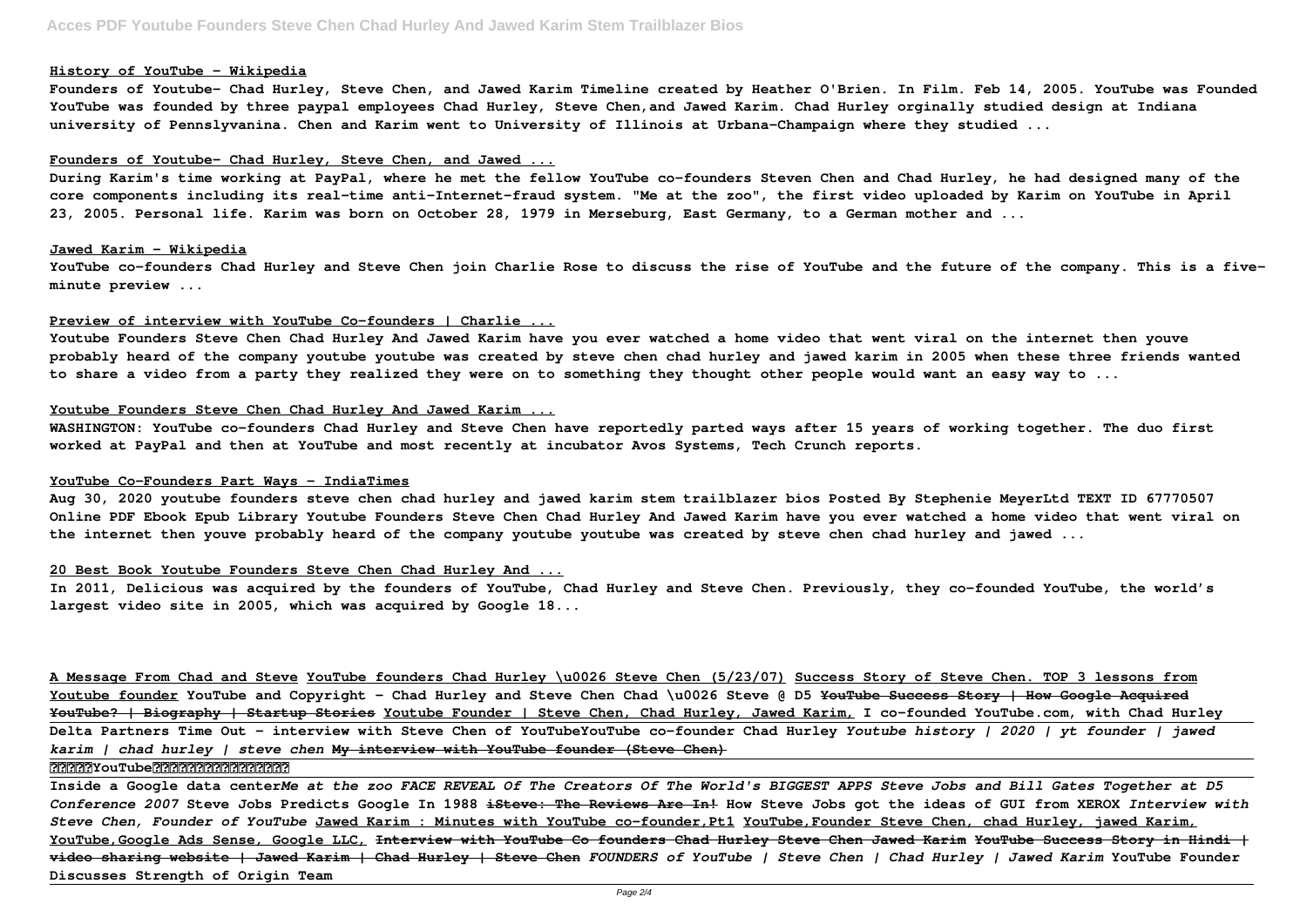**Preview of interview with YouTube Co-founders | Charlie RoseYouTube Founders Chad Hurley \u0026 Steve Chen Buy Delicious From Yahoo! Social Bookmarking FTW! The Youngsters Behind YouTube Steve Chen and Chad Hurley - Upper-Intermediate - Chapter 1 Youtube Founders Steve Chen Chad In 2005, Chad Hurley, Jawed Karim and Chen founded YouTube, with Chen having the position of chief technology officer. In June 2006, Chen was named by Business 2.0 as one of "The 50 people who matter now" in business. On October 16, 2006, Chen and Hurley sold YouTube to Google, Inc. for \$1.65 billion.**

#### **Steve Chen - Wikipedia**

**The men who founded YouTube, Steve Chen, Jawed Karim and Chad Hurley sold YouTube to Google for a sum of \$1.65 billion (Rs 1.16 lakh crores approximately) in 2006. Post that, the three have been...**

**As YouTube Turns 14, Here's What Its Founders Are up to ... YOUTUBE Founders Jawed Karim Steve Chen Chad Hurley**

#### **YOUTUBE Founders Jawed Karim,Steve Chen,Chad Hurley**

**Chad Meredith Hurley (born January 24, 1977) is an American media mogul, co-founder and former CEO of the video-sharing websites YouTube and MixBit. In June 2006, he was voted 28th on Business 2.0's "50 People Who Matter Now" list. In October 2006, he and Steve Chen sold YouTube for \$1.65 billion to Google. Hurley worked in eBay's PayPal division—one of his tasks involved designing the ...**

## **Chad Hurley - Wikipedia**

**About the Founders Co-founder Steve Chen was born in 1978 in Taiwan and immigrated to the United States when he was 15. He was educated at the University of Illinois and after graduation found employment at PayPal, where he met his fellow YouTube co-inventors and co-founders Chad Hurley and Jawed Karim.**

## **How 3 Former PayPal Employees Created YouTube**

**The YouTube founders talk about the Google acquisition.**

## **A Message From Chad and Steve - YouTube**

**YouTube was founded by Chad Hurley, Steve Chen, and Jawed Karim, when they worked for PayPal. Prior to working for PayPal, Hurley studied design at the Indiana University of Pennsylvania; Chen and Karim studied computer science together at the University of Illinois at Urbana–Champaign. YouTube's initial headquarters was above a pizzeria and Japanese restaurant in San Mateo, California.**

#### **History of YouTube - Wikipedia**

**Founders of Youtube- Chad Hurley, Steve Chen, and Jawed Karim Timeline created by Heather O'Brien. In Film. Feb 14, 2005. YouTube was Founded YouTube was founded by three paypal employees Chad Hurley, Steve Chen,and Jawed Karim. Chad Hurley orginally studied design at Indiana university of Pennslyvanina. Chen and Karim went to University of Illinois at Urbana-Champaign where they studied ...**

## **Founders of Youtube- Chad Hurley, Steve Chen, and Jawed ...**

**During Karim's time working at PayPal, where he met the fellow YouTube co-founders Steven Chen and Chad Hurley, he had designed many of the core components including its real-time anti-Internet-fraud system. "Me at the zoo", the first video uploaded by Karim on YouTube in April 23, 2005. Personal life. Karim was born on October 28, 1979 in Merseburg, East Germany, to a German mother and ...**

## **Jawed Karim - Wikipedia**

**YouTube co-founders Chad Hurley and Steve Chen join Charlie Rose to discuss the rise of YouTube and the future of the company. This is a fiveminute preview ...**

# **Preview of interview with YouTube Co-founders | Charlie ...**